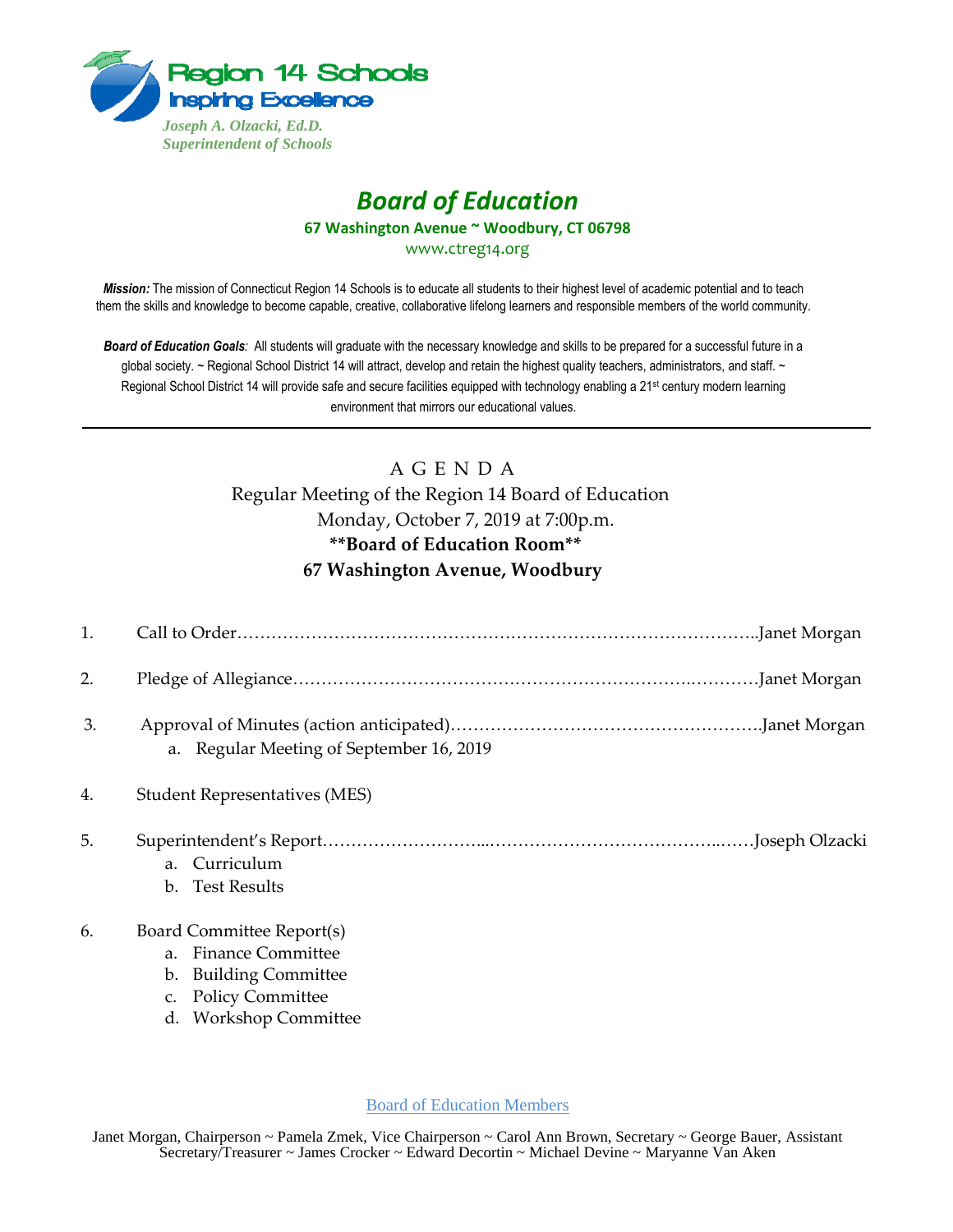# 7. Board Chair's Comments

- a. Donation
- b. Letter of Thanks

## 8. Privilege of the Floor

The Board of Education will recognize citizens of Bethlehem and Woodbury, who are asked to state their name and town of residence and to please limit comments to three (3) minutes. All comments should be addressed to the Board of Education Chair. Decorum will be enforced.

#### 9. Old Business

- 10. New Business
	- a. Nonnewaug High School DECA Students trip to the DECA International Career Development Conference in Nashville, TN.

Move that the Region 14 Board of Education approve Nonnewaug High School DECA students to the DECA International Career Development Conference in Nashville, TN, April 29th through May 3rd 2020 for 2-15 students, and 1 background checked chaperone via air, taxi and DECA shuttle and funded by the Nonnewaug DECA student fund and the Business Department budget.

#### b. Woodbury Middle School 8<sup>th</sup> grade Students trip to Washington DC.

Move that the Region 14 Board of Education approve Woodbury Middle School 8<sup>th</sup> grade Students trip to Washington DC May 6<sup>th</sup> through May 8<sup>th</sup> 2020 for approximately 107 students and 15 background checked chaperones via coach bus funded by the students.

#### c. Calendars

# 11. Other Business

12. Adjournment

Future Regular Meetings:

Monday, October 21, Regular BOE Meeting, 7:00 p.m., BOE Room Monday, November 4, Regular BOE Meeting, 7:00 p.m., BOE Room

Future Ad Hoc/Special Committee Meetings:

Tuesday, October 22, Building Committee Meeting, 6:30 p.m., BOE Room Friday, October 25, Safe School Committee Meeting, 12:00 p.m., COCR Monday, October 28, Policy Committee Meeting, 6:00 p.m., COCR

# Board of Education Members

 Janet Morgan, Chairperson ~ Pamela Zmek, Vice Chairperson ~ Carol Ann Brown, Secretary ~ George Bauer, Assistant Secretary/Treasurer ~ James Crocker ~ Edward Decortin ~ Michael Devine ~ Maryanne Van Aken